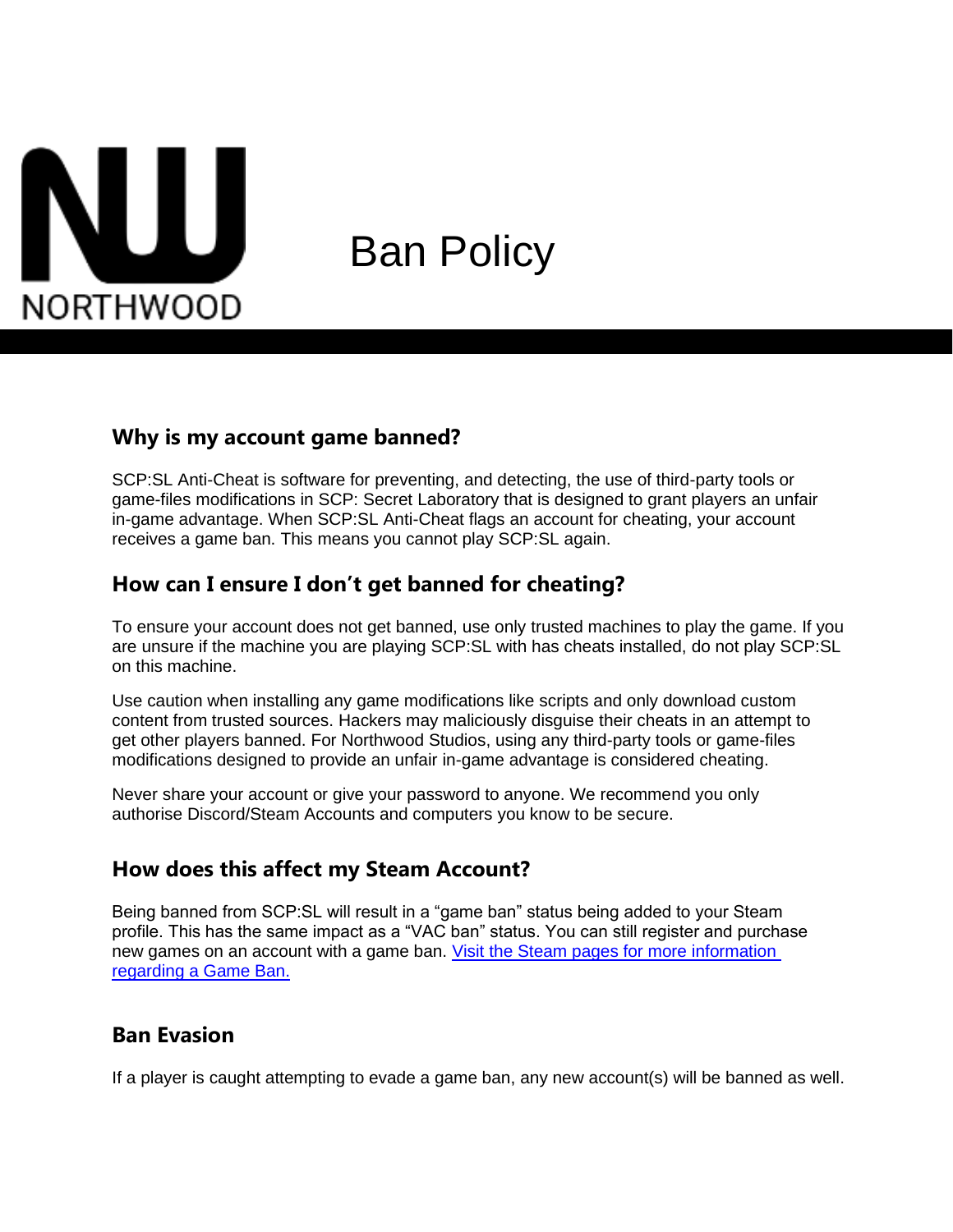# **Cheats**

You may not use, develop, host, or distribute cheats, hacks, or any other unauthorised thirdparty software in connection to SCP:SL. You may not engage in any form of cheating. Doing so will result in a permanent game ban.

#### **Tampering with the game process/memory**

Tampering with the game process while it's running, e.g. injecting modules or changing the game's memory, will result in a game ban. This includes any mods, graphical enhancements, and cheats.

# **Illegal/Malicious Activities**

If you violate any applicable law or regulation in connection with your use of SCP:SL a game ban may be applied to your account(s). Examples include DDoS attacks and racism.

# **Exploit Policy**

An exploit is the use of vulnerabilities or weaknesses in the game's code to disturb gameplay or a server's functioning. You must notify Northwood Studios staff about any discovered exploits. Using exploits that give you an unfair advantage over other users will, depending on the severity of the player's actions, result in a temporary global ban up to a permanent global ban.

# **Griefing and community raids**

Griefing, harassing, and raiding community servers are prohibited. Those actions, or any other violations of the game platforms' agreement, may result in a temporary or permanent global ban. This will be dependent on the severity of the violation.